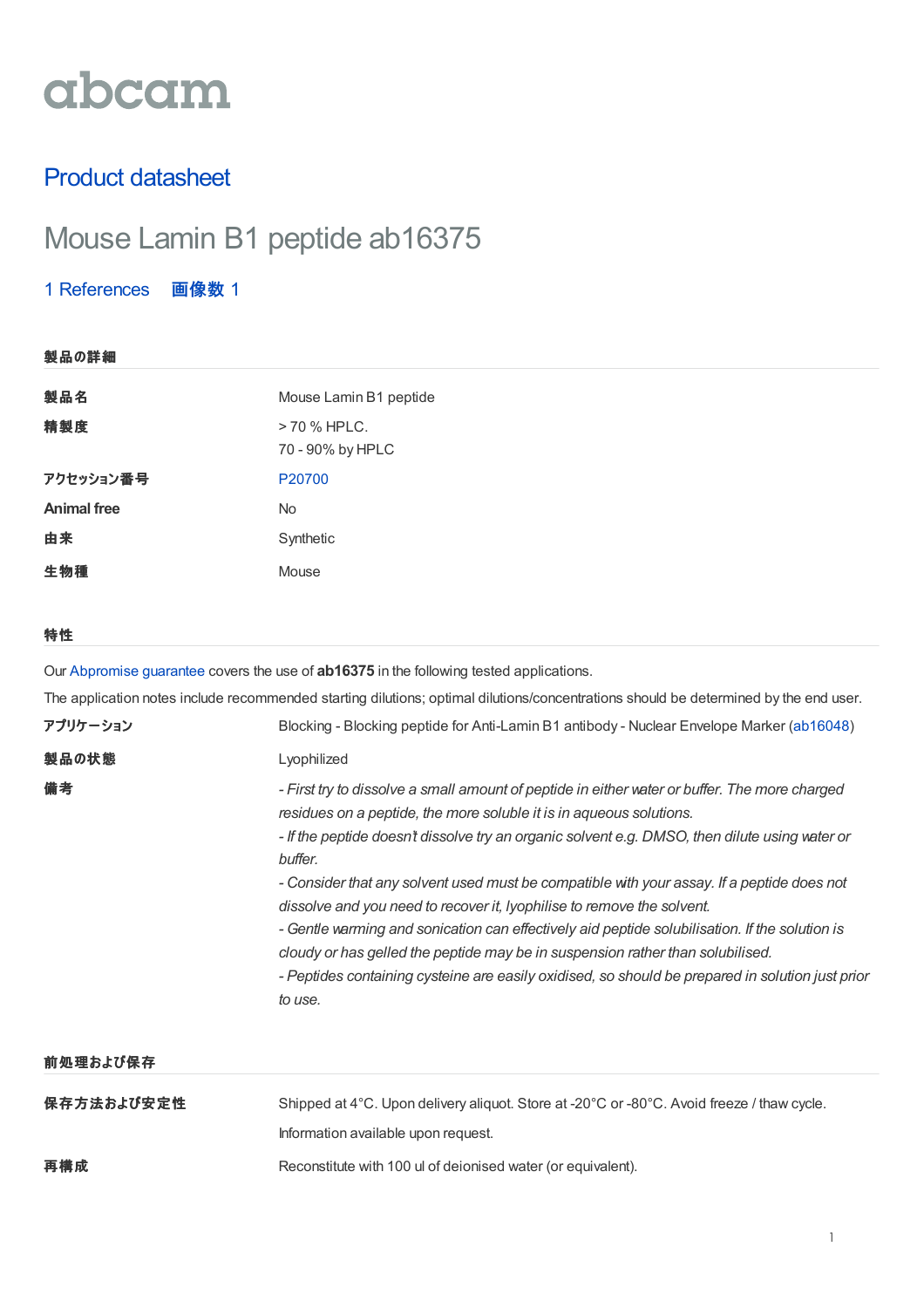|--|--|

| 機能    | Lamins are components of the nuclear lamina, a fibrous layer on the nucleoplasmic side of the<br>inner nuclear membrane, which is thought to provide a framework for the nuclear envelope and<br>may also interact with chromatin.                                                                                                                                                                                                                                                                                                                                                                          |
|-------|-------------------------------------------------------------------------------------------------------------------------------------------------------------------------------------------------------------------------------------------------------------------------------------------------------------------------------------------------------------------------------------------------------------------------------------------------------------------------------------------------------------------------------------------------------------------------------------------------------------|
| 関連疾患  | Defects in LMNB1 are the cause of leukodystrophy demyelinating autosomal dominant adult-<br>onset (ADLD) [MIM:169500]. ADLD is a slowly progressive and fatal demyelinating<br>leukodystrophy, presenting in the fourth or fifth decade of life. Clinically characterized by early<br>autonomic abnormalities, pyramidal and cerebellar dysfunction, and symmetric demyelination of<br>the CNS. It differs from multiple sclerosis and other demyelinating disorders in that<br>neuropathology shows preservation of oligodendroglia in the presence of subtotal demyelination<br>and lack of astrogliosis. |
| 配列類似性 | Belongs to the intermediate filament family.                                                                                                                                                                                                                                                                                                                                                                                                                                                                                                                                                                |
| 翻訳後修飾 | B-type lamins undergo a series of modifications, such as farnesylation and phosphorylation.<br>Increased phosphorylation of the lamins occurs before envelope disintegration and probably plays<br>a role in regulating lamin associations.                                                                                                                                                                                                                                                                                                                                                                 |
| 細胞内局在 | Nucleus inner membrane.                                                                                                                                                                                                                                                                                                                                                                                                                                                                                                                                                                                     |

#### 画像



**All lanes :** Anti-Lamin B1 antibody - Nuclear Envelope Marker ([ab16048](https://www.abcam.co.jp/ab16048.html)) at 1/1000 dilution **Lane 1 :** HeLa whole cell lysate **Lane 2 :** Hela whole cell lysate with Mouse Lamin B1 peptide

Lysates/proteins at 20 µg per lane.

(ab16375) at 1 µg/ml

#### **Secondary**

**All lanes :** Alexa fluor goat polyclonal to Rabbit IgG at 1/10000 dilution

Performed under reducing conditions.

Please note: All products are "FOR RESEARCH USE ONLY. NOT FOR USE IN DIAGNOSTIC PROCEDURES"

#### **Our Abpromise to you: Quality guaranteed and expert technical support**

- Replacement or refund for products not performing as stated on the datasheet
- Valid for 12 months from date of delivery
- Response to your inquiry within 24 hours
- We provide support in Chinese, English, French, German, Japanese and Spanish
- Extensive multi-media technical resources to help you